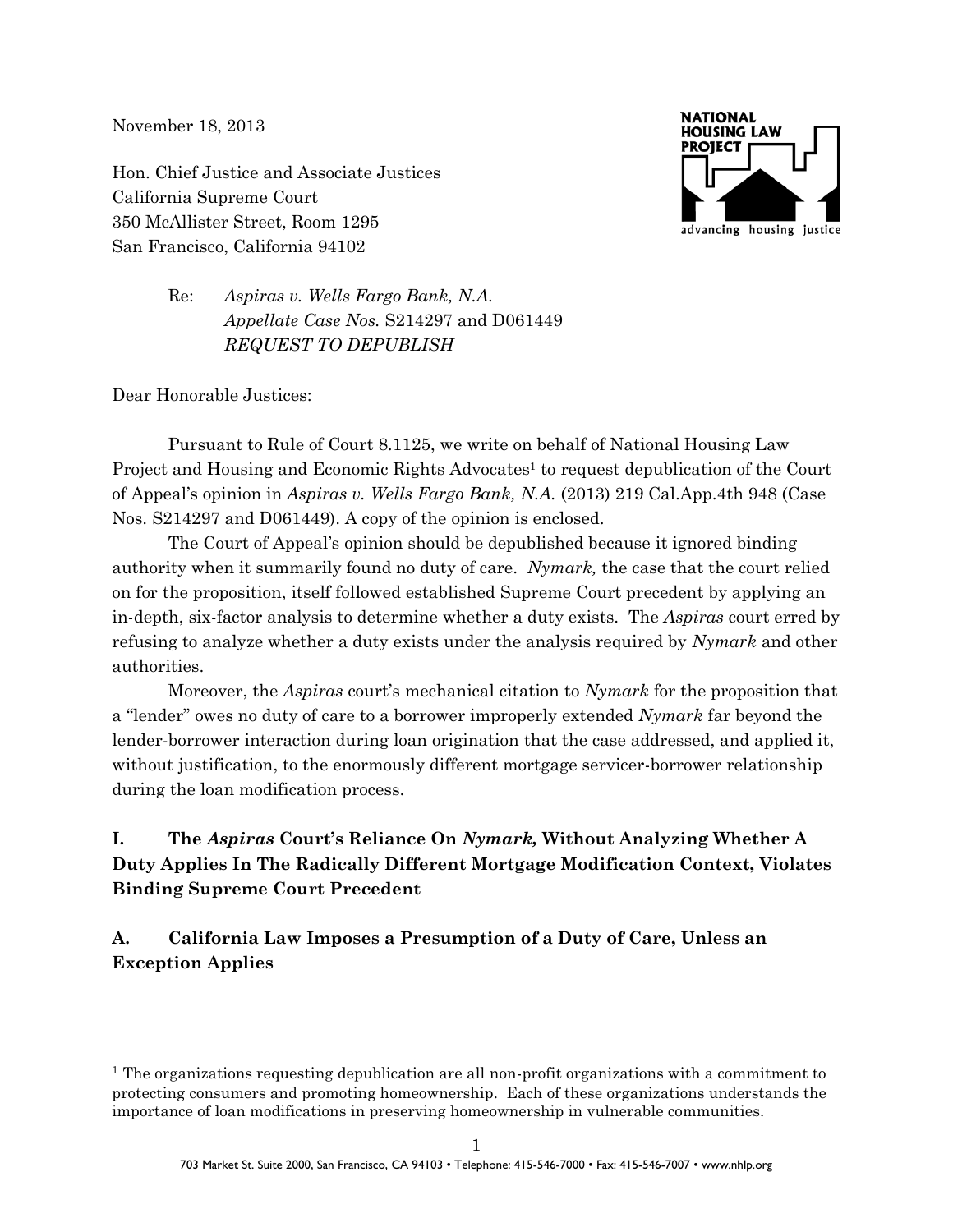The basic principle of tort liability is that a person is responsible for injuries as a result of his lack of care. This Court stated that "[w]hile the question whether one owes a duty to another must be decided on a case-by-case basis, every case is governed by the rule of general application that all persons are required to use ordinary care to prevent others from being injured as the result of their conduct…." (*Weirum v. RKO Gen., Inc.* (1975) 15 Cal.3d 40, 46). This holding is consistent with section 1714 of the Civil Code, which provides: "[e]very one is responsible, not only for the result of his willful acts, but also for an injury occasioned to another by his want of ordinary care or skill in the management of his property or person. . . ." Civ. Code § 1714. Section 1714 "…does not distinguish among injuries to one's person, one's property or one's financial interests." (*J'Aire Corp. v. Gregory* (1979) 24 Cal.3d 799, 806).

Further, "[a]lthough it is true that some exceptions have been made to the general principle that a person is liable for injuries caused by his failure to exercise reasonable care in the circumstances, it is clear that in the absence of statutory provision declaring an exception to the fundamental principle enunciated by section 1714 of the Civil Code, no such exception should be made unless clearly supported by public policy." (*Rowland v. Christian* (1968) 69 Cal.2d 108, 111-113; *see also Christensen v. Superior Court* (1991) 54 Cal.3d 868, 885 ("[i]n determining liability for negligence, we begin always with the command of Civil Code section 1714 …"; exceptions "are recognized only when clearly supported by public policy").)

# **B. California Precedent Prescribes a Six-Factor Analysis of the Facts of a Particular Case Rather than a Mechanical Rejection of a Duty of Care for Financial Institutions Toward their Customers.**

The *Aspiras* court cited *Nymark* for the proposition that "as a general rule, a financial institution owes no duty of care to a borrower when the institution's involvement does not exceed the scope of its conventional role as a mere lender of money*."* (*Aspiras, supra*, 219 Cal.App.4th at 963.) It then declined to apply the in-depth analysis required by Supreme Court precedent to see if the general rule was appropriate to the specific facts before it, and instead simply distinguished the *Jolley* court's analysis and finding of a duty of care on the ground that the loan at issue there was a construction loan.The Court's narrow focus on the nature of loan, rather than on defendant's conduct and the six factors set out above, is erroneous.

In contrast, the recent opinion in *Jolley* correctly applied this Court's precedents to reject blind reliance on the general rule stated in *Nymark* to reject negligence claims in the mortgage servicing context, particularly in light of the changing relationship between modern mortgage servicers and their customers and a spate of state and federal actions to ensure borrowers have procedural protections and mortgage servicers take care to avoid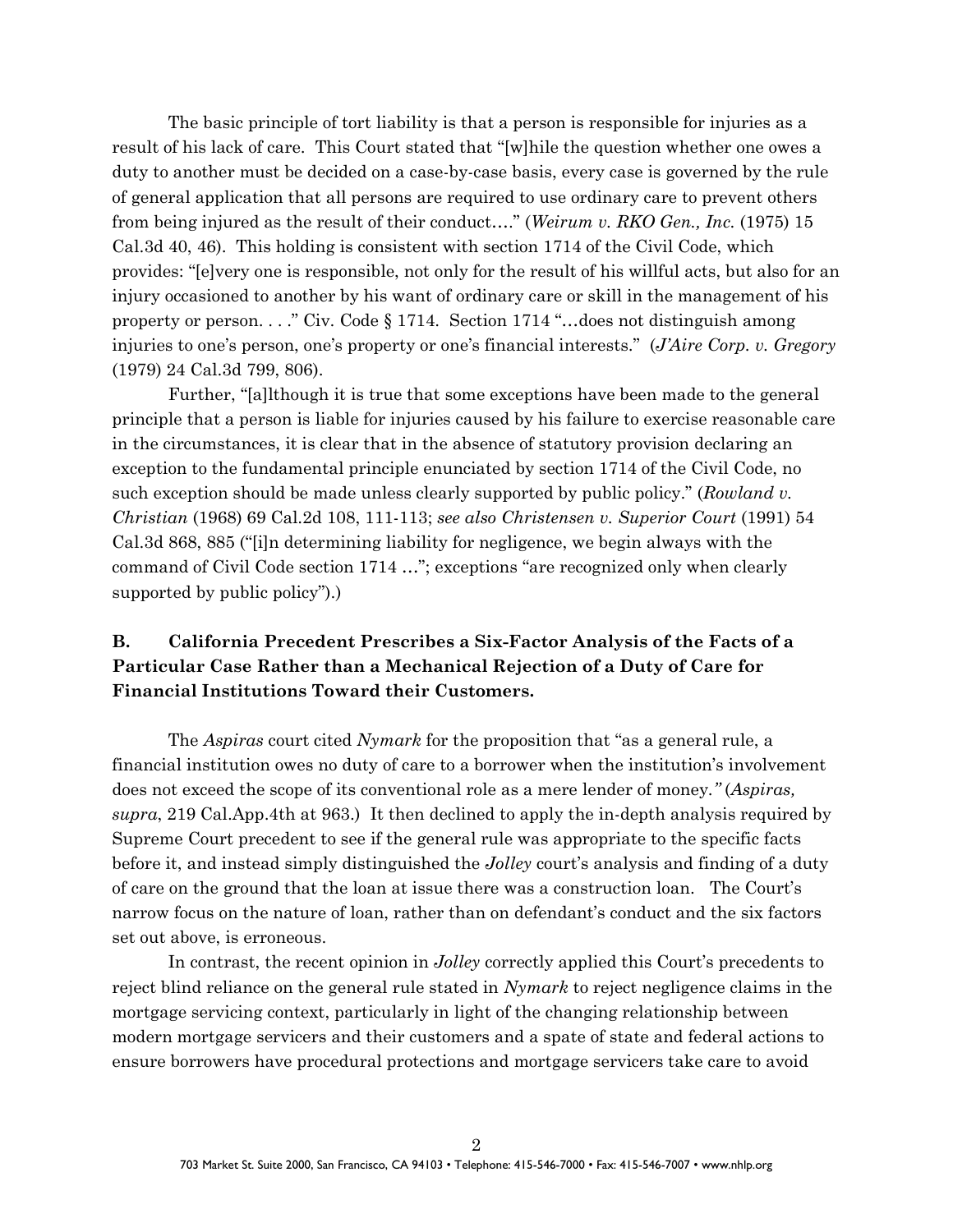unnecessary foreclosures. (*See Jolley v. Chase Home Fin. LLC* (2013) 213 Cal.App.4th 872, 903-06.)

As this Court's precedents explained:

In California, the test for determining whether a financial institution owes a duty of care to a borrower-client 'involves the balancing of various factors, among which are [1] the extent to which the transaction was intended to affect the plaintiff, [2] the foreseeability of harm to him, [3] the degree of certainty that the plaintiff suffered injury, [4] the closeness of the connection between the defendant's conduct and the injury suffered, [5] the moral blame attached to the defendant's conduct, and [6] the policy of preventing future harm.' (*Connor v. Great Western Sav. & Loan Assn.* (1968) 69 Cal.2d 850, 865, *quoting Biakanja v. Irving* (1958) 49 Cal.2d 647, 650; *Fox & Carskadon Financial Corp. v. San Francisco Fed. Sav. & Loan Assn.*, *supra, 52* Cal.App.3d at pp. 488-489; *cf. Gay v. Broder, supra*, 109 Cal.App.3d at pp. 73- 74.)

(*Nymark v. Heart Fed. Savings & Loan Assn.* (1991) 231 Cal.App.3d 1089, 1098 (*internal quotations and parallel citations omitted*)). Accordingly, this Court's precedents require courts to decide on a case-by-case basis whether an exception, supported by public policy, provides grounds to depart from the basic principle of a duty of ordinary care. Courts must use the *Biakanja* factors to guide their determination.

Following this test, the *Nymark* court determined that the defendant loan originator did not owe the borrower a duty of care because: the negligent actions complained of were undertaken to benefit the lender, not the borrower; it was not therefore foreseeable that the plaintiff would rely on these actions as if they were undertaken for his benefit; there was no moral blame because the plaintiff could have protected his own interests by getting his own appraisal; and public policy concerns discourage making money lenders responsible for the success of the investments that loans fund. 231 Cal.App.3d 1089, 1099-1100. Given that *Nymark* applies the six-factor test to a case involving money lending, there is no indication that it stands for a "general rule" eliminating a duty of care in the money lending context without an application of the precedential six factor test. Even less does it support a holding that a court can rely on this general rule to find no duty of care in the loan *servicing* context without an individual analysis of the facts.

In support of its "general rule" proposition, the *Aspiras* court also cited two federal district court cases holding that "…offering loan modifications is sufficiently entwined with money lending so as to be considered within the scope of typical money lending activities. If money lending institutions were held to a higher standard of care by offering a service that could benefit borrowers whose circumstances have changed, the money lender would be discouraged from leniency and would assert their rights to reclaim the property upon the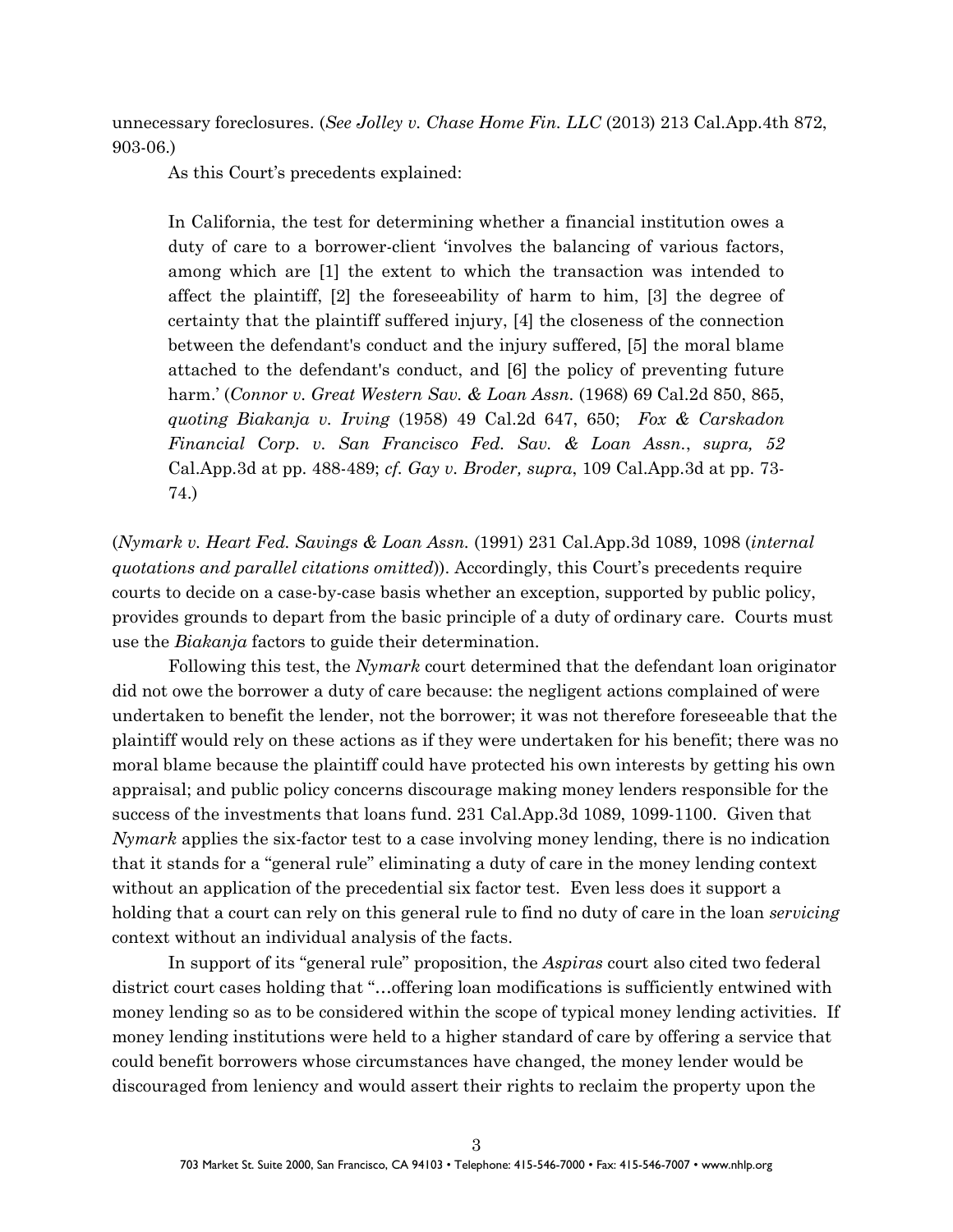borrower's default. The conventional-money lender test shall be sufficient to determine that there is no duty of care owed in servicing Plaintiff's mortgage loan and loan modification. As the Plaintiff is unable to establish a duty, it is unnecessary to discuss the elements of breach, causation, and damages." *Id*. at 964.

This reasoning is erroneous for two reasons. First, there is no "sufficiently entwined" test. This Court's precedent states that Courts must decide on a case-by-case basis whether an exception, supported by public policy, provides grounds to depart from the basic principle of a duty of ordinary care. To make such a determination in cases involving a financial institution, courts must use the *Biakanja* factors to guide its determination.

Second, the *Aspiras* court's rationale that mortgage servicers would foreclose more often if held to a standard of reasonable care is unsupported by evidence. To the contrary, servicers have financial incentives to delay and foreclose rather than engage in loss mitigation.<sup>2</sup>

# **II. The Court's Extension Of** *Nymark* **from Loan Origination to Loan Modification and Loss Mitigation Is Based On The Mistaken Factual Premise That The Two Processes Are Similar.**

*Nymark* and its progeny are based on the premise that loan origination is a fundamentally an arm's length, one-time transaction. Borrowers taking out loans are engaging in a business deal made at least partially transparent by disclosure requirements, and have a choice of lenders. Loan originators perform underwriting functions solely to protect their own interests; the appraisal at issue in *Nymark* itself, for instance, was "to protect [the lender's] interest by satisfying it that the property provided adequate security for the loan." (231 Cal.App.3d 1089, 1096.)

Loan servicing, on the other hand, is a lopsided relationship in which a borrower has no choice but to rely on a servicer—more often than not an entirely different entity from the lender—to competently handle their monthly payments, insurance and tax payments, and, in some cases, requests for assistance, in line with the basic standards of the industry.

<sup>&</sup>lt;sup>2</sup> "For servicers, the true sweet spot lies in stretching out a delinquency without either a modification or a foreclosure. While financing advances is a large expense for servicers, one they will want to end as soon as possible, late fees and other default-related fees can add significantly to a servicers' bottom line, and the longer a homeowner is in default, the larger those fees can be. The nether-world status between a foreclosure and a modification also boosts the monthly servicing fee (because monthly payments are not reducing principal) and slows down servicers' largest non-cash expense: the amortization of mortgage servicing rights (because homeowners who are in default are unlikely to prepay via refinancing). Finally, foreclosure or modification, not delinquency by itself, usually triggers loss recognition in the pool under accounting rules. Waiting to foreclose or modify postpones the day of reckoning for a servicer." (Diane E. Thompson, *Foreclosing Modifications: How Servicer Incentives Discourage Loan Modifications* (2011) 86 Wash L. Rev. 755, 777)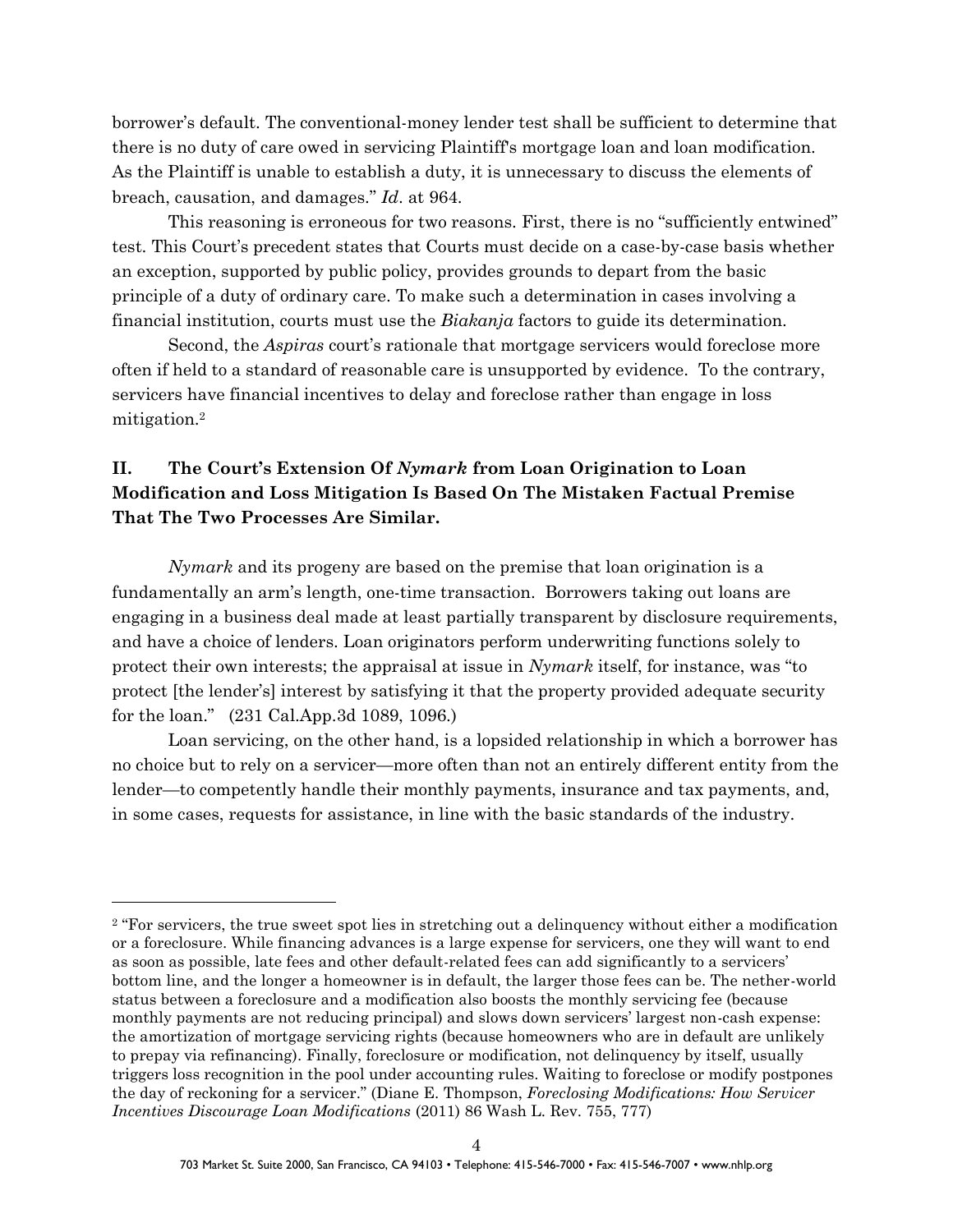**Homeowners seeking modification stand to lose everything.** Borrowers can shop for a lender. Homeowners facing foreclosure and applying for modification or other loss mitigation (like short sale) are wholly dependent upon their mortgage servicer to process their request in an accurate fashion. There can be no other source of modification; a servicer's improper or erroneous denial of loan modification can end in unnecessary foreclosure. A botched loan modification carries an extreme risk of irreparable harm to the homeowner not present in loan origination.

**Loan modification is a process, not a single transaction, and gives rise to a new type of relationship.** When a homeowner applies for a loan modification to avoid foreclosure, a new and ongoing relationship starts between the mortgage servicer (and the investor) and the borrower.

• **Ongoing information disclosure:** The servicer demands, and the borrower discloses, sensitive financial and personal information, from hardship letters personal budget forms to checking account statements, often on a rolling basis over the course of months.

• **Information asymmetry:** Over the course of the modification process, which can take months or even years, the homeowner may be falling further and further behind on the mortgage (or, alternately, using up their savings on a home they know they can no longer afford). During that time, the homeowner has to rely entirely on information from the servicer – both about whether the loan is likely to be modified, and on the status of the modification – to make life-changing decisions such as whether to file for bankruptcy, sell their homes, or give up the home through foreclosure or deed in lieu of foreclosure.

• **The homeowner and servicer are acting in a rule-bound arena without market controls or means of specific enforcement:** Many homeowners, such as those with Fannie, Freddie, or FHA-insured loans, or whose servicers participate in the federal Home Affordable Modification Program ("HAMP"), have loans subject to external modification guidelines that the homeowner may reasonably believe are being followed.

• **Multiple interests are at stake**, not just those of the servicer. The servicer is presumably evaluating mortgage on behalf of the investor of the loan, and in most cases, servicers modify only where the loan is "NPV positive" – that is, that modifying is likely to be more beneficial for the investor than proceeding with foreclosure. The servicer may also have an obligation to government entities (like HUD or Treasury) to process loans in a certain fashion, and may even be directly compensated for doing so.<sup>3</sup> The California

l

<sup>3</sup> For example, servicers get incentive payments for HAMP modifications or short sales under the program. See MHA Compensation Matrix, https://www.hmpadmin.com/portal/programs/docs/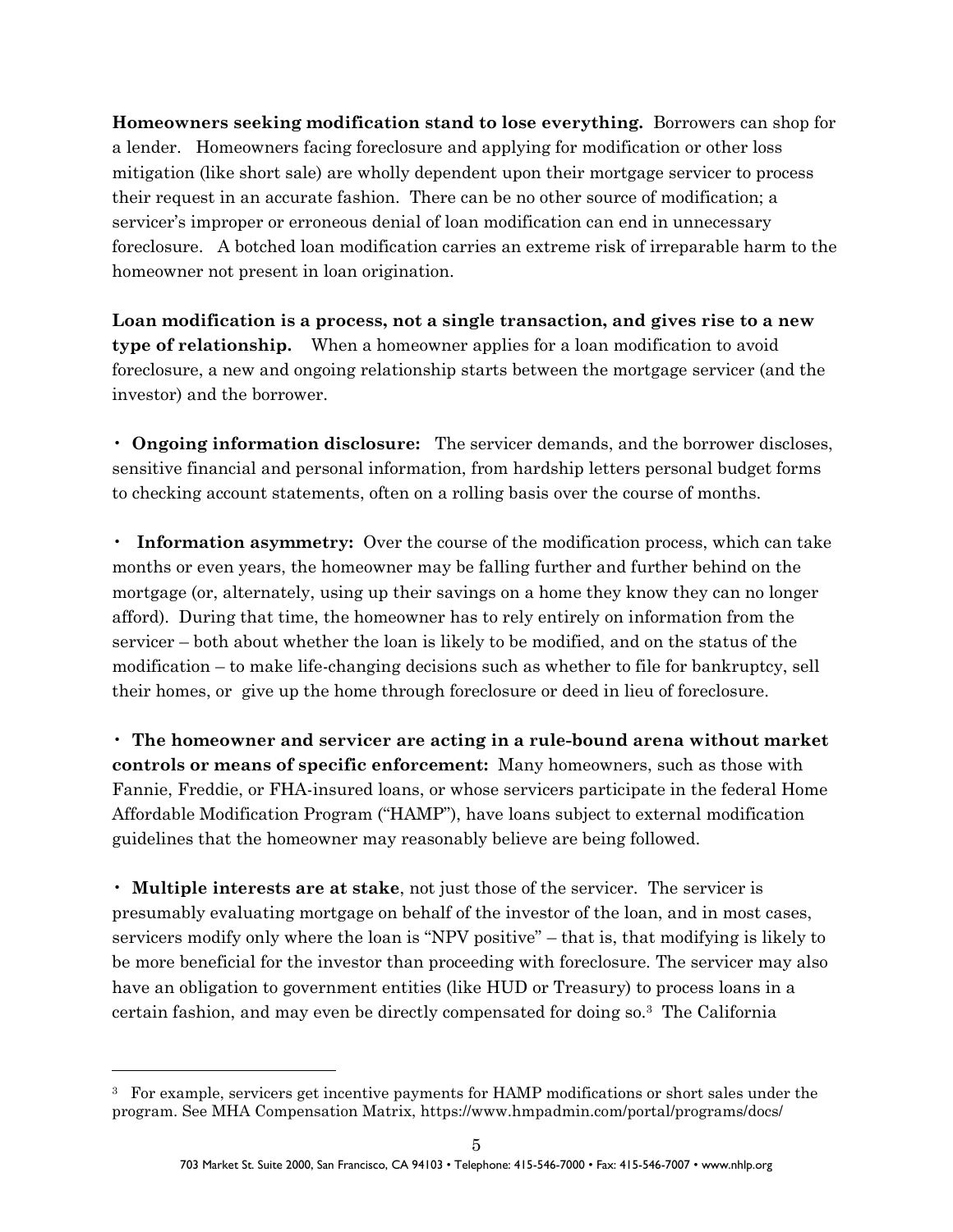legislature has recognized that avoiding foreclosure through loan modification has farreaching effects on communities and the economy as a whole.<sup>4</sup>

Over the past five years, since the start of the foreclosure crisis, agencies overseeing mortgage modifications have come to recognize not only the complexity of the modification process, but the degree to which homeowners are vulnerable to abusive, careless, or shoddy practices that can lead to wrongful denials and unnecessary foreclosure. They have created evolving and increasingly more detailed substantive rules governing modification, and parallel appeal and procedural rights allowing borrowers to challenge servicers' incorrect determinations. These protections signal the regulators' fundamental understanding that mortgage servicers cannot act arbitrarily, irrationally, or unfairly to borrowers who stand to lose homes – in other words, that mortgage servicers have a duty of care to homeowners when they make the determination of whether loan terms should be modified or foreclosure activity should go forward. These protections constitute a means of articulating and standardizing servicers' duty of care to borrowers.

Unlike loan origination, where either party can walk away, loan servicing is governed not by the negotiated interests of borrower and lender but by rules, standards, and regulation intended to protect a captive borrower—and also that of institutional or passive investors whose interests are often aligned with that of the borrower but who lack the information and control necessary to reign in servicer negligence even when it damages their own interest. Indeed, not just regulators but also investors (such as Fannie Mae and Freddie Mac) have greatly increased the specificity of published mortgage servicing rules as a result of the industry's widespread, well-documented, and ongoing failures.

HAMP has evolved dramatically over the four years since its inception. The first set of program rules, issued as "Supplemental Directive 09-01,"<sup>5</sup> set out the entirety of the modification program in 38 pages. As the Treasury Department encountered increasing problems with servicers' implementation of the program, the guidelines became increasingly detailed. The initial rules provided that servicers should review borrowers' applications "promptly." Now, the 223-page handbook of rules provides discrete deadlines for acknowledgment, review of an application (within 30 days of receipt), and other responses, and has an entire chapter devoted to a borrower's right to internal appeal and external "escalation." 6

HAMP itself does not give homeowners a way to enforce its rules when servicers break them. However, Congress explicitly intended that HAMP rules promulgated by

 $\overline{a}$ 

hamp servicer/mhacompensationmatrix08222013.pdf. They can also make claims for their modifications on FHA insured loans to HUD. 24 C.F.R. § 203.371.

<sup>4</sup> http://leginfo.legislature.ca.gov/faces/billNavClient.xhtml?bill\_id=2011

<sup>20120</sup>AB278 (last viewed October 15, 2013).

<sup>5</sup> Available at<https://www.hmpadmin.com/portal/programs/guidance.jsp>, under "Archives," "2009 MHA SDs."

<sup>6</sup> The Making Home Affordable Handbook v. 4.3 is available online at [https://www.hmpadmin.com/portal/programs/guidance.jsp.](https://www.hmpadmin.com/portal/programs/guidance.jsp)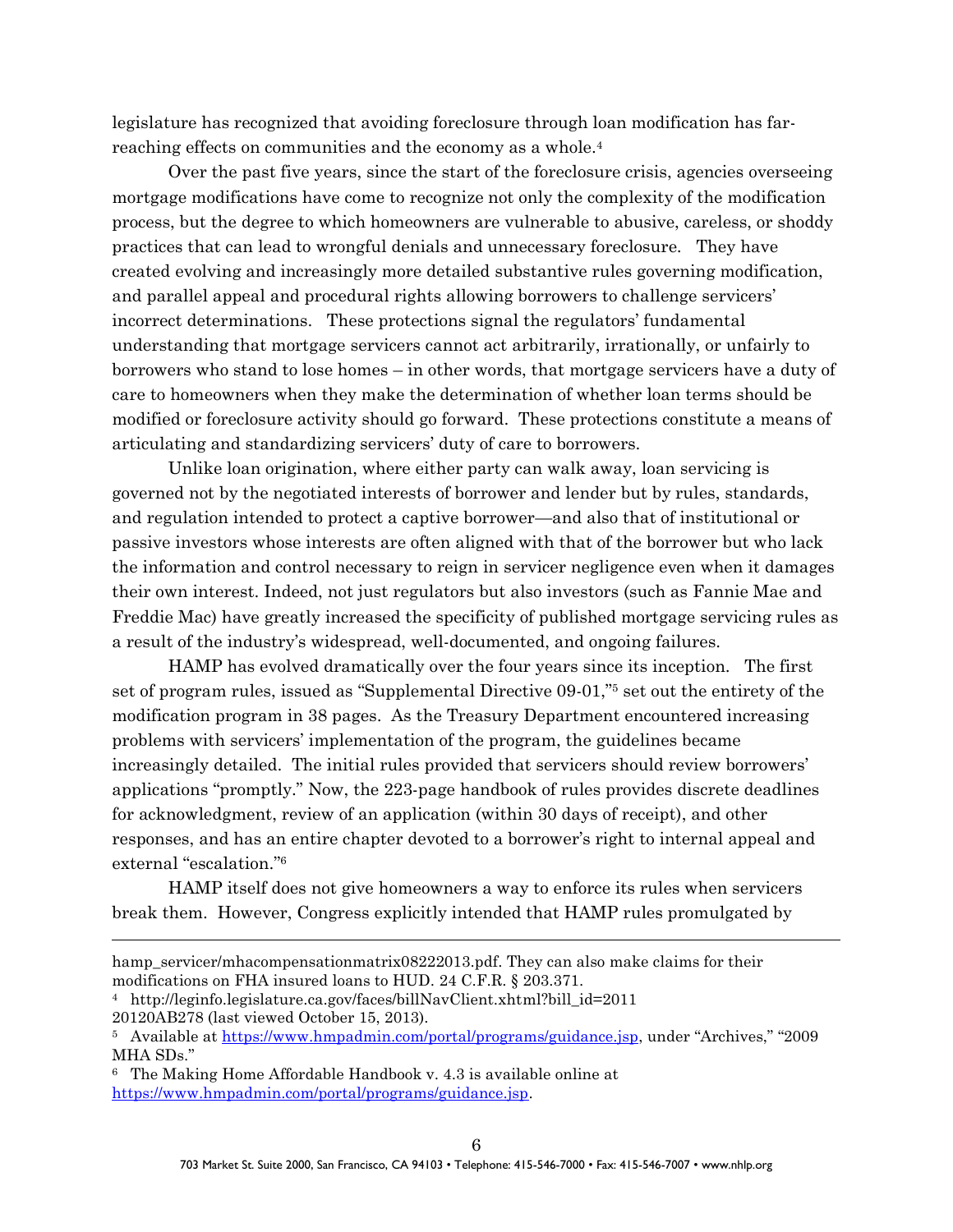Treasury would be enforced under state common law and general consumer protection statutes as an industry-wide standard of care: 15 U.S.C. § 1639a(c), provided that "[t]he qualified loss mitigation plan guidelines issued by the Secretary of the Treasury…. shall constitute standard industry practice for purposes of all Federal and State laws."

Federal regulations and guidelines from investors create a set of standards to which the industry is expected to adhere. The Court's far-reaching extension of *Nymark* and blanket rejection of a duty of ordinary care in any conduct related to bank-issued loans undermines the contemplated enforcement of these rules and effectively leaves California borrowers unprotected from the abuses they were intended to prevent.

California's own legislative response to the foreclosure crisis has similarly evolved in response to the explosive growth and complexity of the servicing industry's loan modification operations, and is similarly rooted in the understanding that the servicer/borrower interaction in loan modification is not at all an arm's length transaction between equals. California's first statutes regulating modification required only that mortgage servicers make contact with borrowers to discuss the availability of alternatives to foreclosure. (Civ. Code § 2923.5.) After this legislation failed to address, in the legislature's view, the avalanche of unnecessary foreclosures, the state enacted the Homeowner Bill of Rights. The Court noted the existence of the Homeowner Bill of Rights, but mistakenly concluded that it becomes effective in 2018 instead of 2013, the actual effective date. (*Aspiras*, *supra*, 219 Cal.App.4th at 962).

Particularly in its modern form, the servicing of money lent is a very different business from than of money lending itself, involving different actors, different rules, different incentives and different problems. The Court's virtual elimination a duty of care in the loan servicing industry—an industry that has become notorious for its systemic errors and abuses—could leave consumers bereft of remedy and protection.

### **III. Application of the** *Biakanja* **Factors Here Shows There is No Basis to Depart from the General Presumption of a Duty**

In the modification context, the factors weigh overwhelmingly in favor of a duty:

**1. The Extent to which the Transaction was Intended to Affect the Plaintiff.** The central goal of loan modification is to allow the homeowner to remain in his or her home with an affordable mortgage payment. The servicer's modification analysis will likely determine whether foreclosure will take place, since the homeowner almost universally required to attest that she has defaulted on the loan (or will do so soon) and has insufficient funds to continue making payments and prove financial hardship. The *Garcia* court, *supra*, concluded that loan modification was "unquestionably" intended to affect the Plaintiff*. Garcia* at 9.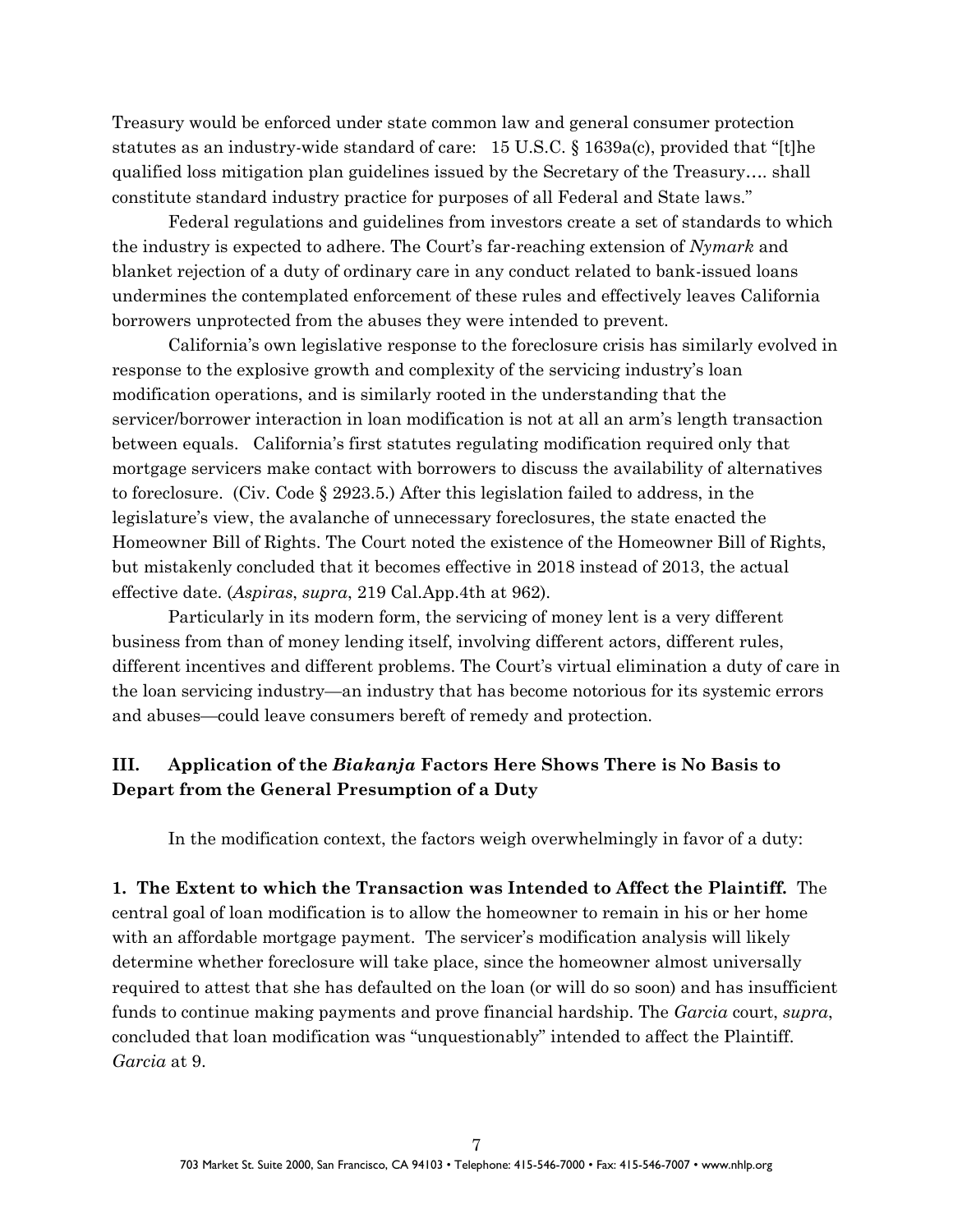**2. Foreseeability of Harm to the Homeowner**. The harm that can come to a borrower from mishandling a loan modification is utterly predictable. Wrongful denial can result in unnecessary foreclosure. Even extended delay causes predictable harm: added interest from falling further behind and unnecessary default-related fees can eat up any remaining equity in the home, or make other means of resolving avoiding foreclosure (such as short sale or repayment through Chapter 13 bankruptcy) more difficult. Because servicers continue negative credit reporting even while they process modification applications, damage to credit during months of delay can make it harder for borrowers to recover financially even if their mortgages are ultimately modified. While the servicer may benefit from extending the time it can collect default-related fees that are immediately reimbursed by the investor,

**3. The Degree of Certainty That the Plaintiff Suffered Injury.** The types of injury that homeowners suffer are predictable and easy to measure: foreclosure, accumulated interest and fees. Even more amorphous harm, such as the loss of opportunity to save the home by other means, are susceptible to proof, as they all involve a practical, factual (and often financial) calculation of what would have happened had the modification application been processed according to the appropriate standard of care.

**4. The Closeness of the Connection between the Defendant's Conduct** and the injury suffered. The connection in the modification context is close. A homeowner's injury is strongly related "because, to the extent Plaintiff otherwise qualified and would have been granted a modification, Defendant's conduct … precluded the loan modification application from being timely processed." *Garcia* at 9. Even a homeowner who would not have qualified for modification may be able to show he or she missed a different opportunity to save the home (for instance, through bankruptcy protection).

**5. The Moral Blame Attached to the Defendant's Conduct.** This is a fact-specific inquiry; however, where a mortgage servicer fails to properly review a homeowner's request for assistance, and that failure leads to predictable harm such as foreclosure and loss of the family home, the conduct is blameworthy.

**6. The Policy of Preventing Future Harm**. As the *Garcia* court found, recent state and federal legislation—including the Making Home Affordable Program—demonstrate a public policy of "preventing future harm to home loan borrowers" that favored allowing the claim to proceed. *Garcia* at 9, 10; See *Jolley v. Chase Home Finance, LLC*, *supra*, 213 Cal. App. 4th at 902-906. The Homeowner Bill of Rights, the national mortgage settlement by 49 state attorneys general, *see generally nationalmortgagesettlement.com,* and recent CFPB regulations of mortgage servicing are additional evidence of strong public policy in favor of preventing unnecessary foreclosures.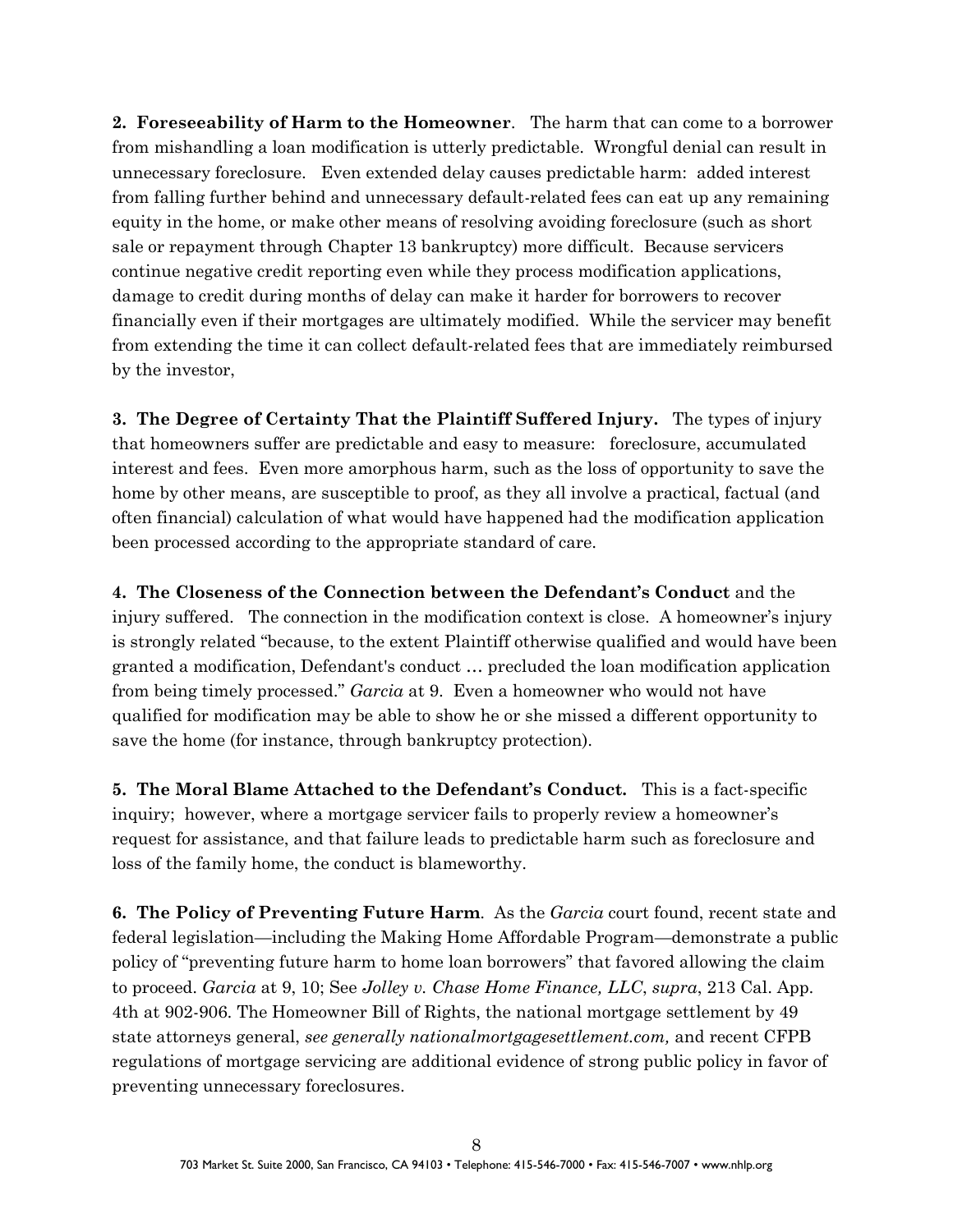In short, these measures indicate that courts should not rely mechanically on the "general rule" that lenders owe no duty of care to their borrowers" under a negligence theory. *Jolley* at 903.

In the loan modification context, the *Biankanja* factors weigh in favor of a duty of care. the *Aspiras* opinion should be depublished because it is incorrect; modern mortgage servicers should be held to a duty of ordinary care in processing loan modification applications. Most courts applying the *Biankanja* factors have found that the totality of the factors favor imposition of a duty under the test for mortgage servicers performing loss mitigation functions. (*See e.g., Jolley*, 213 Cal.App.4th at 903 (finding that legislative policy considerations support a duty of care); *see also Garcia v. Ocwen Loan Servicing, LLC* (N.D. Cal. May 6, 2010) 2010 U.S. Dist. LEXIS 45375 (finding a servicer owed a duty of care under HAMP based on the factors); *Ansanelli v. JPMorgan Chase Bank, N.A*. (N.D. Cal. Mar. 28, 2011) 2011 U.S. Dist. LEXIS 32350, 21-22 (finding sufficient active participation by the servicer to create a duty of care to plaintiffs to support a claim for negligence even in light of *Nymark* because the servicer went beyond its role as a silent lender and loan servicer to offer an opportunity to plaintiffs for loan modification and to engage with them concerning the trial period plan); *Kennedy v. Wells Fargo Bank, N.A*., (C.D. Cal. Sept. 28, 2011) 2011 U.S. Dist. LEXIS 111013 (finding that the totality of the factors favors the imposition of a duty of care at the motion to dismiss stage); *see also Sencion v. Saxon Mortg. Servs., LLC*, (N.D. Cal. Apr. 11, 2011) 2011 U.S. Dist. LEXIS 41022 (granting temporary restraining order based on common law negligence cause of action for failure to follow HAMP guidelines); *McGarvey v. Chase* (E.D. Cal. Oct. 11, 2013), 2013 U.S. Dist. LEXIS 147542 (relying on *Biakanja* factors to find servicer could have a duty of care to daughter of deceased borrower, once it offered a modification and processed her application).)

#### **IV. The Opinion Should also be Depublished Because It Misstates the Standard for Dual Tracking**

*Aspiras* should also be depublished because its continued publication may perpetuate a misunderstanding of "dual tracking." "Dual tracking" means the practice of reviewing a borrower for a modification on one track and simultaneously proceeding with a foreclosure on another track. To curb "dual tracking," the Homeowner Bill of Rights prohibits mortgage servicers from moving forward with a foreclosure while a loan modification application is pending. (Civ. Code  $\S 2923.6(c)$ .) The same prohibition also appears in the National Mortgage Settlement and the new Mortgage Servicing Rules issued by the Consumer Financial Protection Bureau.

The borrowers in *Aspiras* were clearly dual tracked. As recounted in the opinion,

On March 18, 2010, Gordon told plaintiffs their loan modification was "under review." The next day, however, Wells Fargo sold plaintiffs' home at a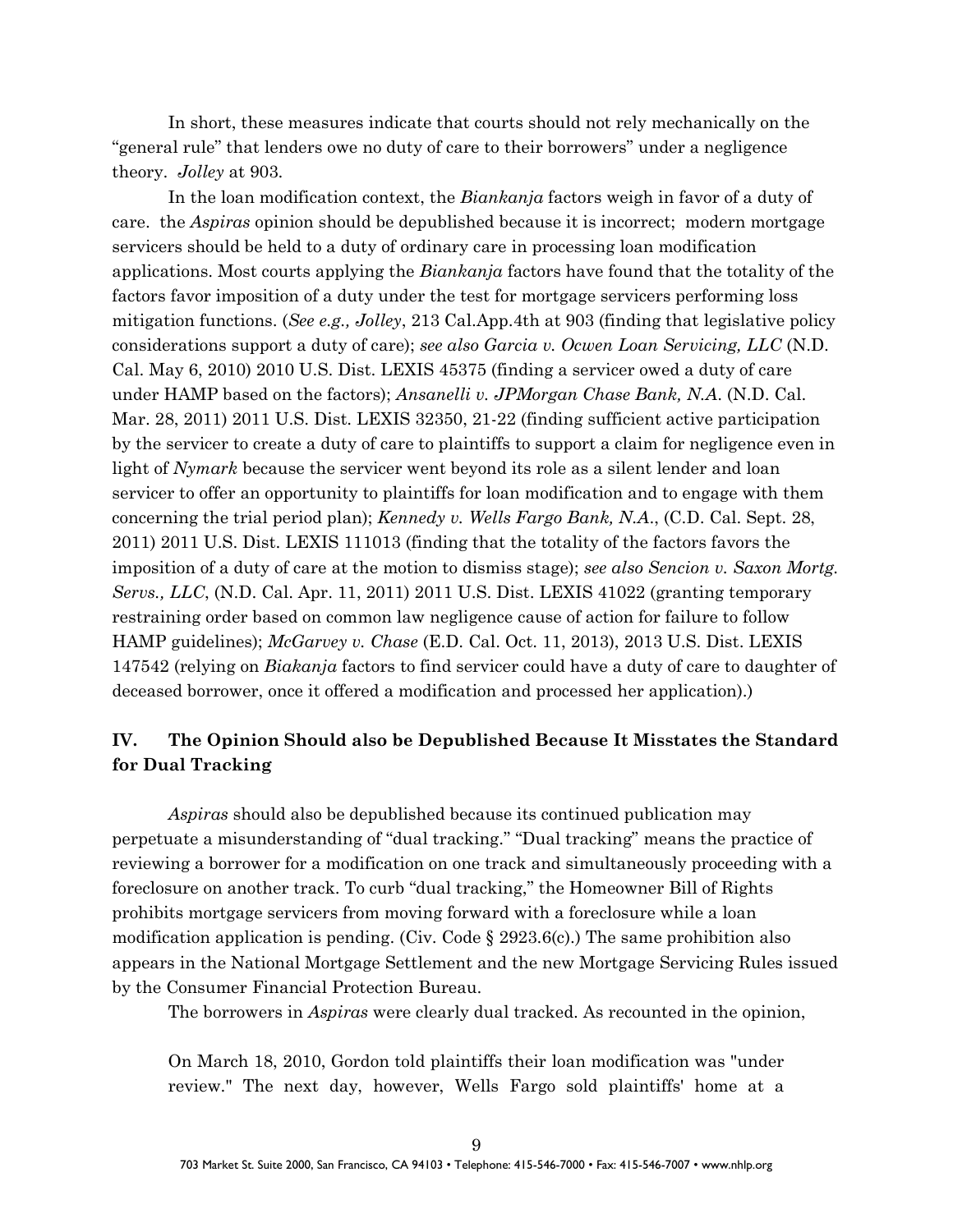trustee's sale to third party investors. A trustee's deed upon sale was recorded on April 1, 2010. The investors sold the home about six weeks later for almost \$200,000 more than the purchase price.

*Aspiras*, *supra*, 219 Cal.App.4th at 953. Because Wells Fargo sold the Aspiras' home while their loan modification application was under review, these facts present a classic case of "dual tracking." (*See Cabrera v. Countrywide Fin.* (N.D. Cal. Oct. 30, 2012) 2012 WL 5372116 (upholding an UCL claim when foreclosure occurred while loan modification application was outstanding).)

Despite the consensus view that dual tracking is triggered upon the receipt of a loan modification application, *Aspiras* incorrectly states that dual tracking can only occur after a loan modification has been approved. *Aspiras*, 219 Cal. App. 4th at 962 ("These allegations and facts do not show Wells Fargo's process resulted in a "'foreclosure[ ] even when a borrower has been *approved* for a loan modification.'").

Sincerely yours,

Kent Qian (SBN 264944) NATIONAL HOUSING LAW PROJECT 703 Market St. Suite 2000 San Francisco, CA 94103 t: (415) 546-7000 f: (415) 546-7007 kqian@nhlp.org

Elizabeth Letcher (SBN 172986) Noah Zinner (SBN 247581) HOUSING AND ECONOMIC RIGHTS ADVOCATES P.O. Box 29435 Oakland, CA 94604 t: (510) 271-8443 f: (510) 868-4521 eletcher@heraca.org nzinner@heraca.org